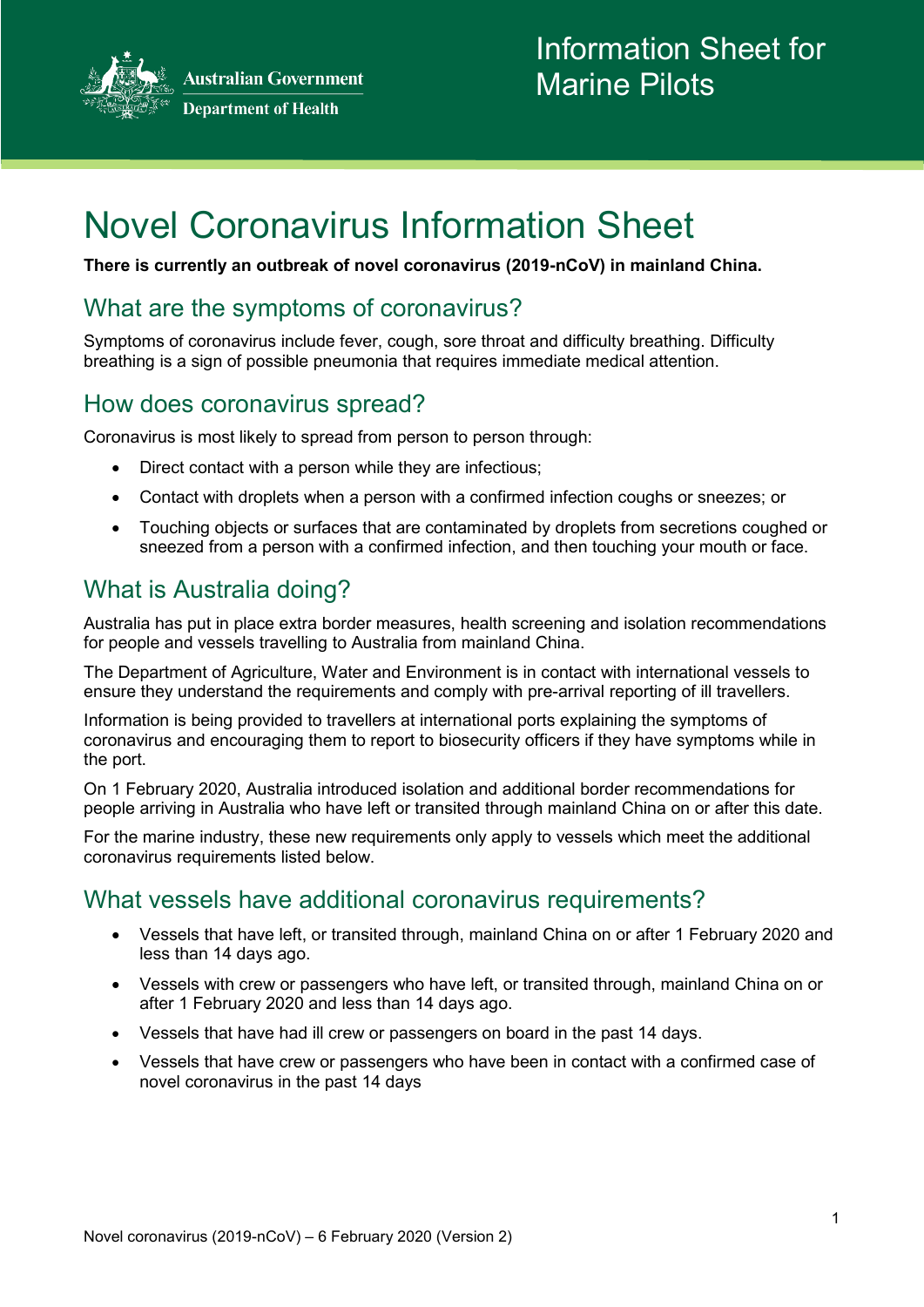**Australian Government Department of Health** 



#### How do I find out if a vessel may be subject to additional coronavirus requirements?

The vessel is legally required to provide this information in the pre-arrival report through Maritime Arrivals Reporting System (MARS).

If you are boarding a vessel which has not yet completed the pre-arrival report, you should contact the vessel agent to find out this information.

#### How can I reduce my risk?

Person to person spread of the coronavirus is reported as occurring, but it is not yet understood how easily this happens. The following measures will help reduce the risk:

- Where possible, contact with persons on board the vessel should be limited to essential crew.
- Pilots should wear appropriate personal protective equipment (PPE), (surgical masks and gloves) while on board a vessel that meets the criteria for additional coronavirus requirements listed above**,** as a precautionary measure. Replace masks if they become damp or soiled.
- Pilots should avoid touching their mouth, eyes, and nose with unwashed or gloved hands.
- Pilots should wash their hands frequently while on board the vessel with soap and water, or use alcohol based hand sanitiser.
- Where possible, pilots should stay one metre or more away from crew unless wearing appropriate PPE.
- If a pilot becomes aware of any ill person on board, they should contact their local port authority, public health authority, ask the vessel master to report the illness in their prearrival report, and disembark accordingly.

#### Am I subject to enhanced health screening and isolation recommendations if I pilot a vessel?

By following these guidelines, marine pilots are exempt from Australia's health screening and isolation recommendations on arrival into Australian ports.

If you have been in contact with ill persons while on board the vessel, make yourself known to the biosecurity officer on arrival.

#### What should I do if I develop symptoms after disembarking the vessel?

With appropriate precautions, it is extremely unlikely that any illness or symptoms you develop could be related to this virus. If, however, you become ill, inform your doctor or clinic when making an appointment that you have had some contact with people who may have had exposure to coronavirus.

You should also:

- Wash your hands frequently.
- Use good cough and sneeze hygiene cover your mouth and nose when coughing or sneezing and wash your hands afterwards.